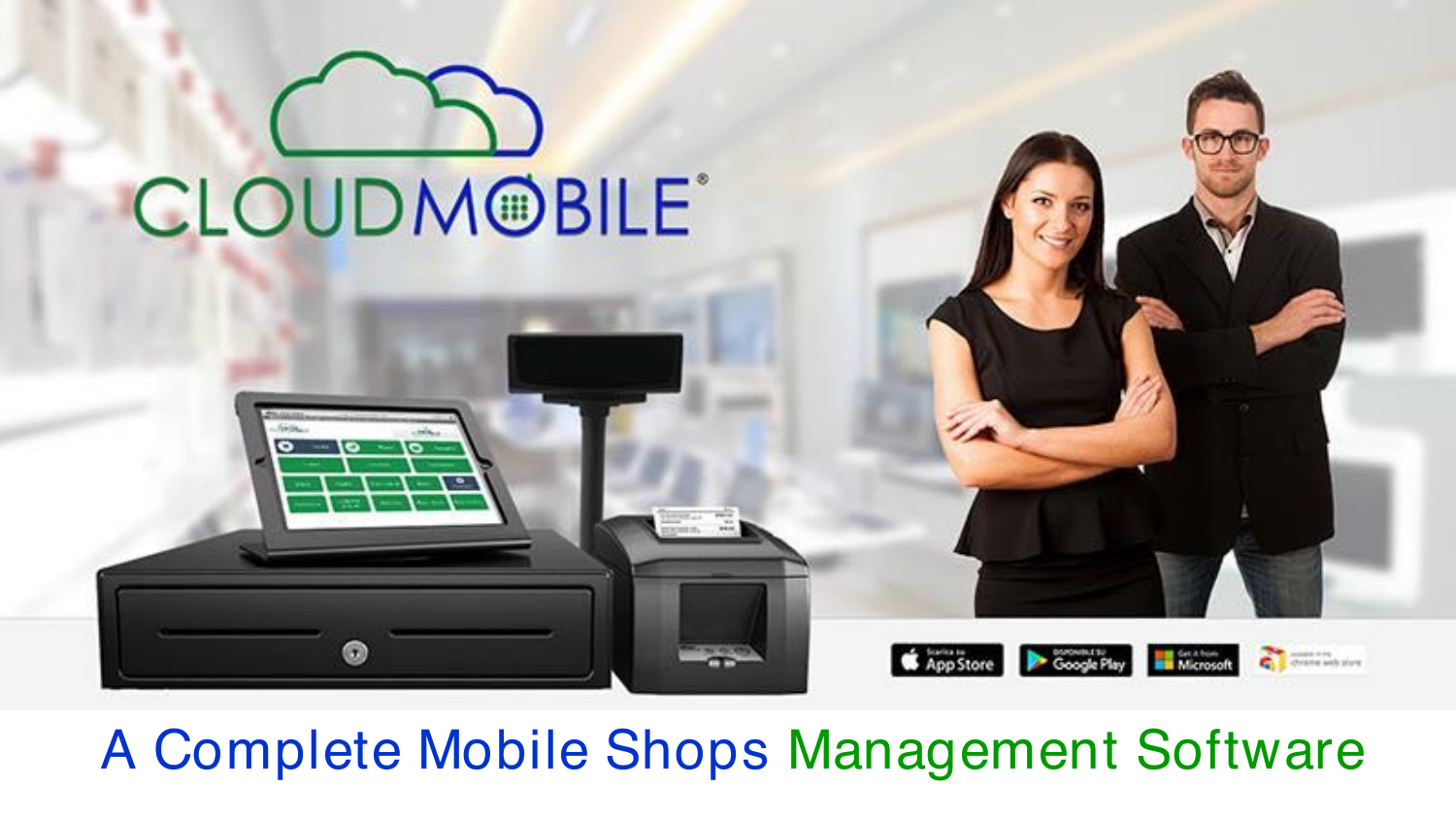## About us

- $\checkmark$  The Group Go Infoteam with a staff of 60 employees, since 2009 provides Cloud Mobile, a complete mobile shop management software which will be extremely useful to every mobile phone sales and service dealer.
- $\checkmark$  Testimonials: More than 1500 shops (franchisee and multibrand). 98% Users Satisfied.
- $\checkmark$  Excellent Technical Support: Our Technical Support Executives will be in online to solve your queries and technical difficulties that you are facing Cloud Mobile. We are happy to support through Phone, Mail and Remote Desktop.
- $\checkmark$  Already Leader in Italy. Ready for Romania, Spain and Albany.



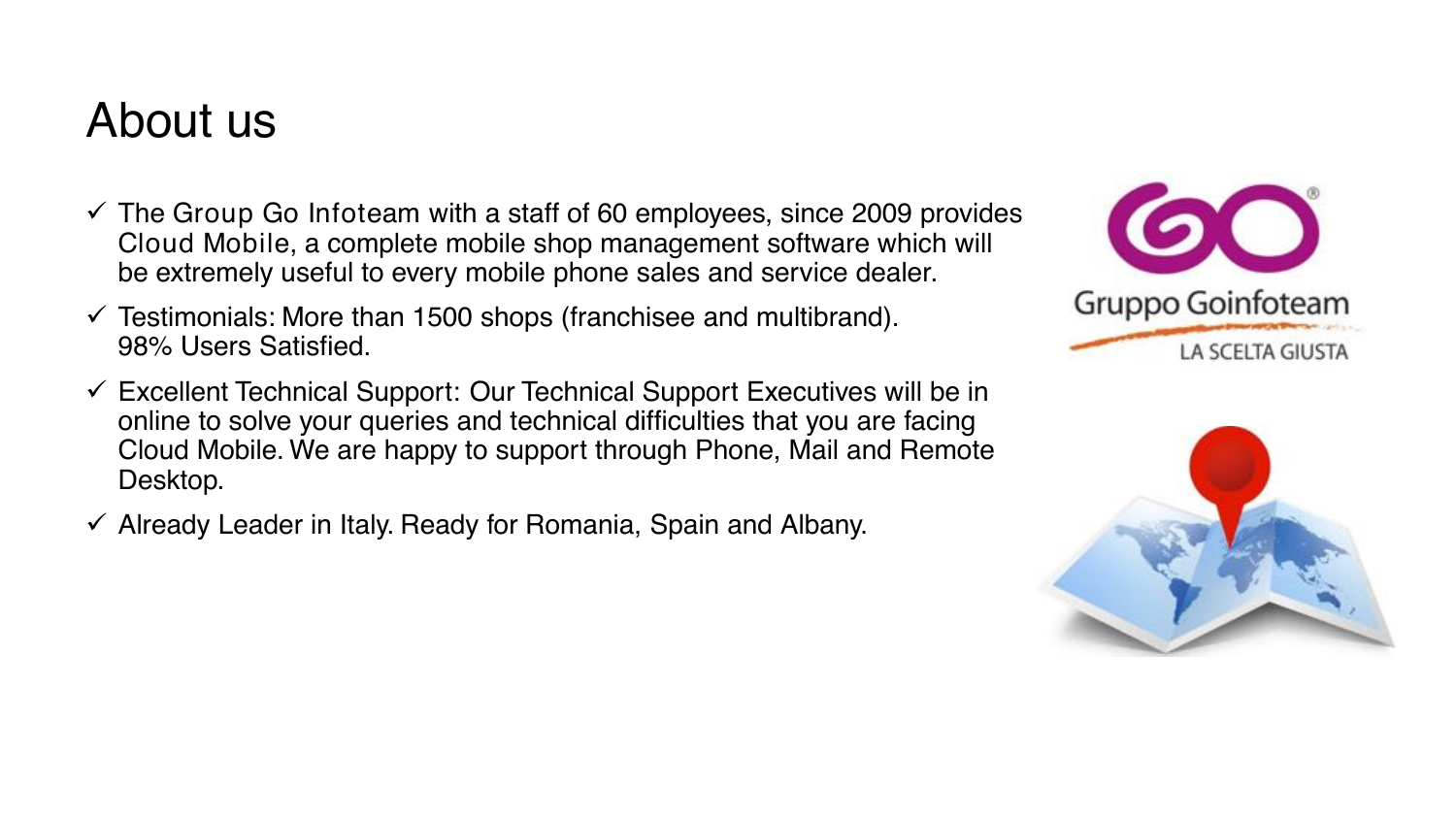## Why phone shops choose Cloud Mobile?

- $\checkmark$  Designed to handle all needs of individual shops or retail chain
- $\checkmark$  Always Updated with Carrier's List & Goals
- $\checkmark$  Beautiful User Interface to record sales quickly and easily
- $\checkmark$  Manages stocks at both the multi-store level and warehouse
- $\checkmark$  Efficient Stock maintenance and Accounting Facility
- $\checkmark$  Self-Designed Price List (Set Formula in Price List)
- $\checkmark$  Service's Activation Reports
- $\checkmark$  Efficient use of Serial/IMEI numbers
- $\checkmark$  Powerful dashboard analyze profit & margin
- $\checkmark$  Track payments, commission on sales record
- $\checkmark$  Customer Relationship Management
- $\checkmark$  Online data back up facility with unlimited disk space.
- <sup>9</sup> Top level Security , Separate Authenticated login's for Admin, Manager and Salesman.



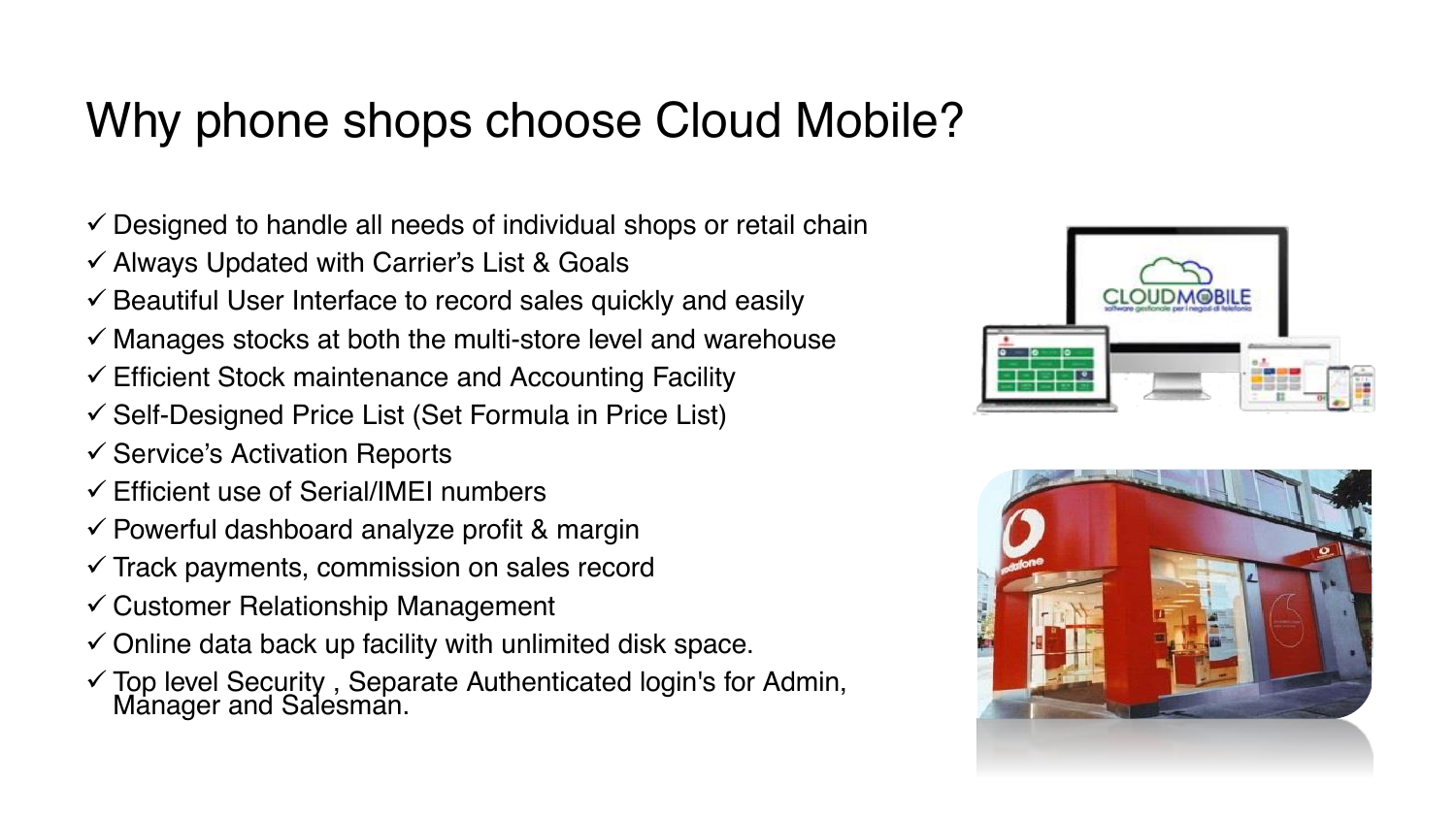### **Hardware**

- $\checkmark$  Cloud based certified with Server Farm Balanced
- $\checkmark$  Multi-Connectivity (Adsl, Wifi, 4G, Sim Data, ecc.)
- $\checkmark$  Multi-POS (Desktop, Tablet & Smartphone)
- $\checkmark$  No need to buy specific hadware
- $\checkmark$  Suitable with most sale register

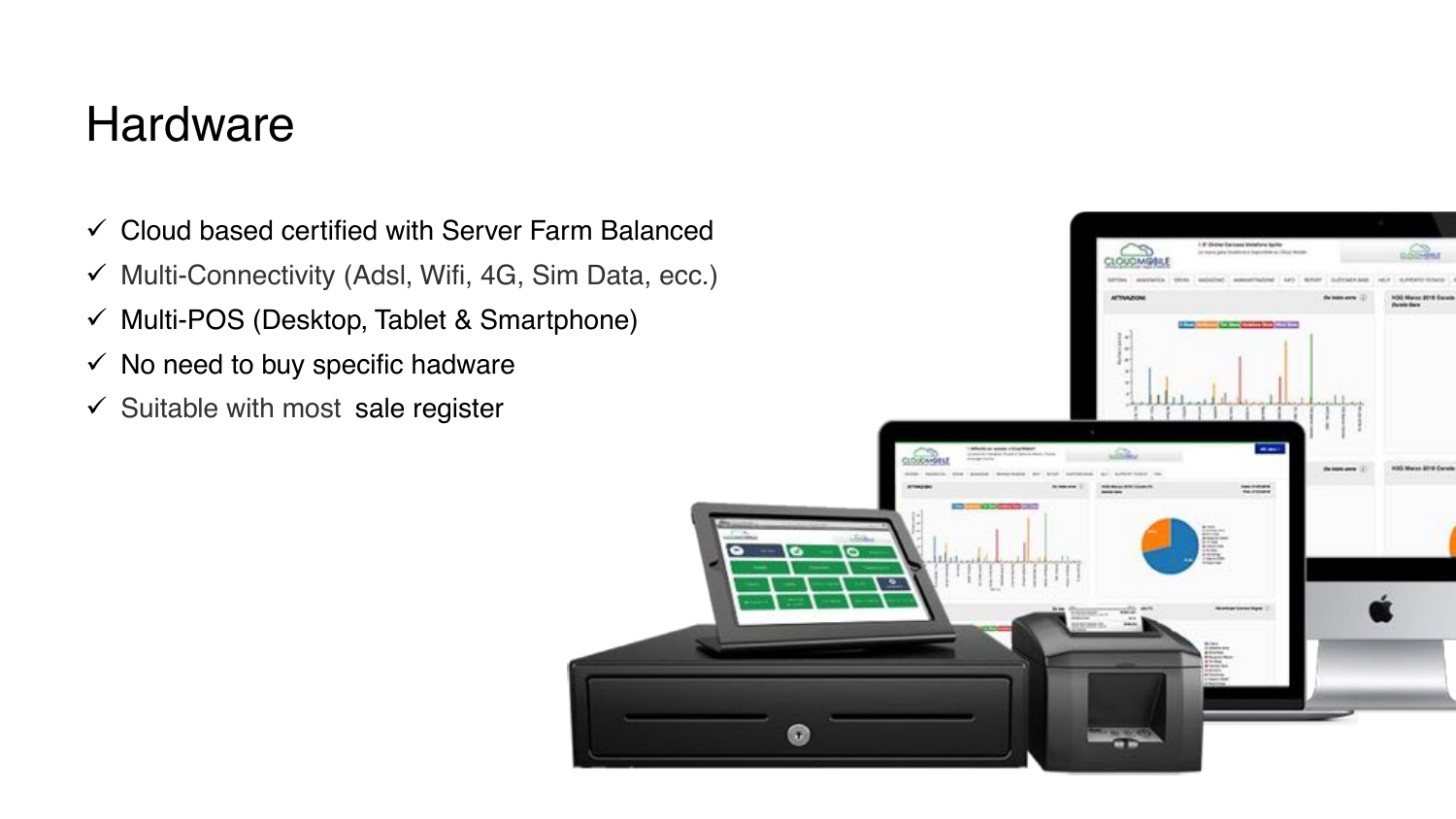### Monitor your stores live by Desktop or Mobile.



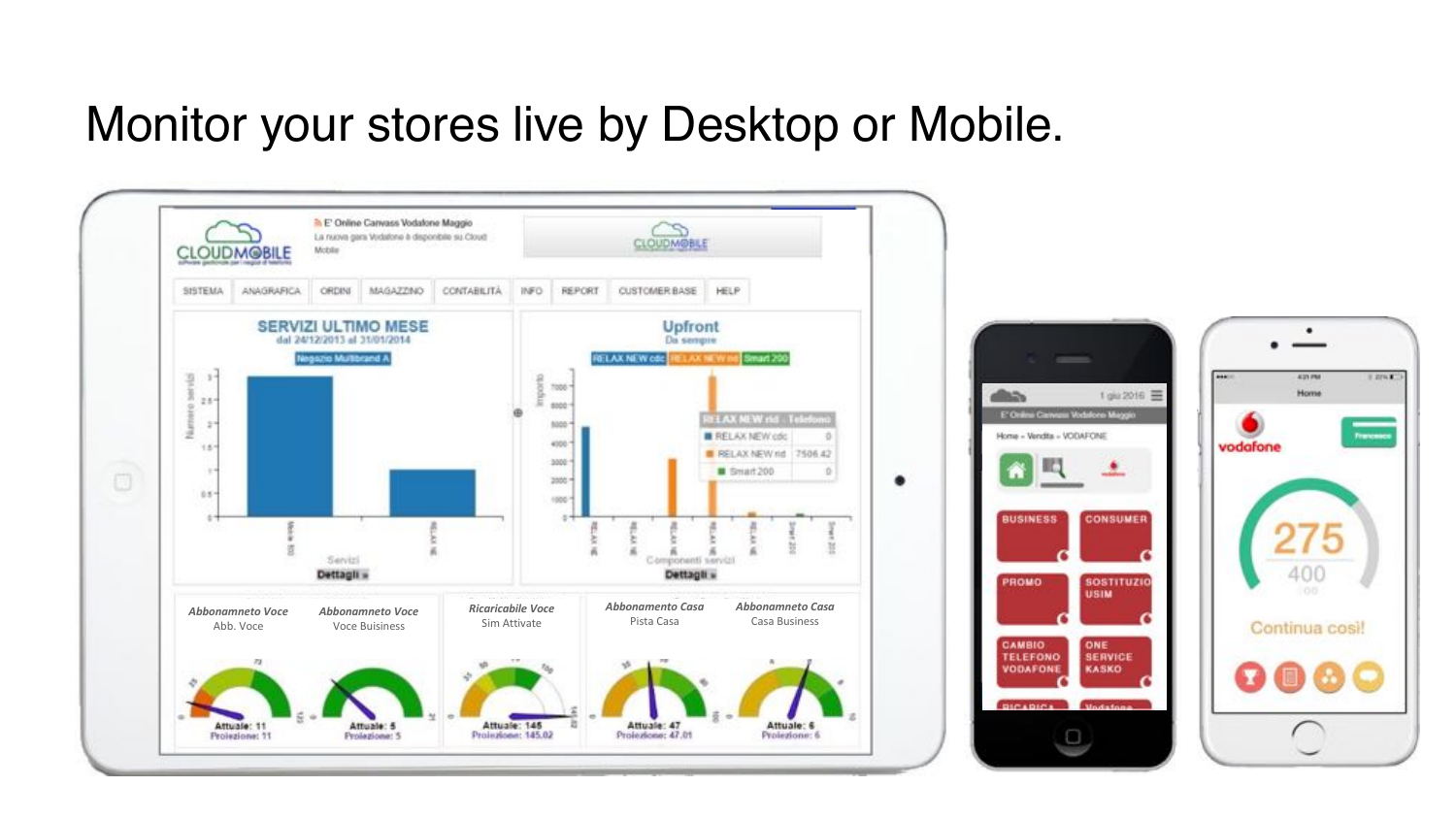## Quick sales with Carrier's lists updated



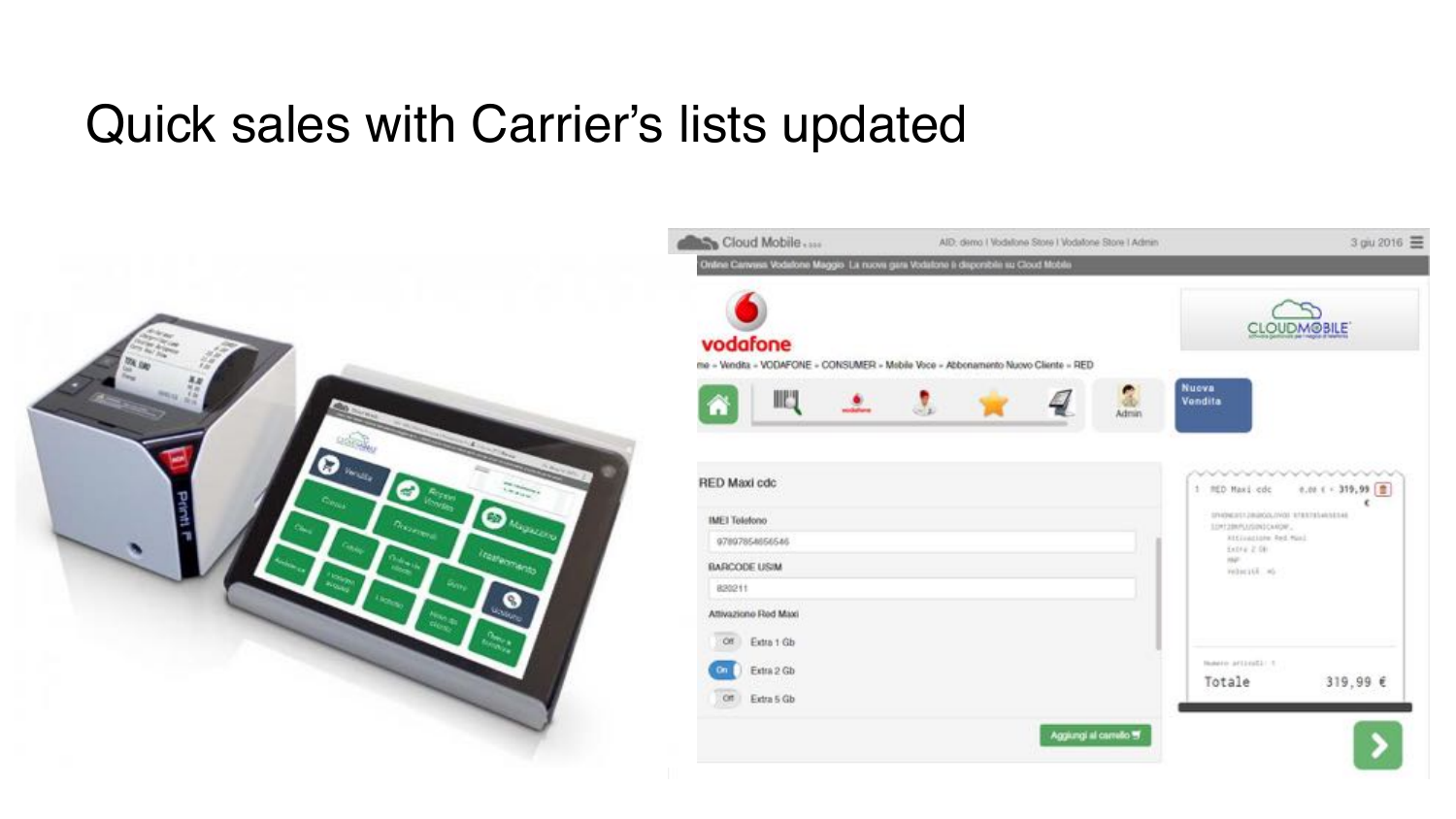# Offerta Cloud Mobile

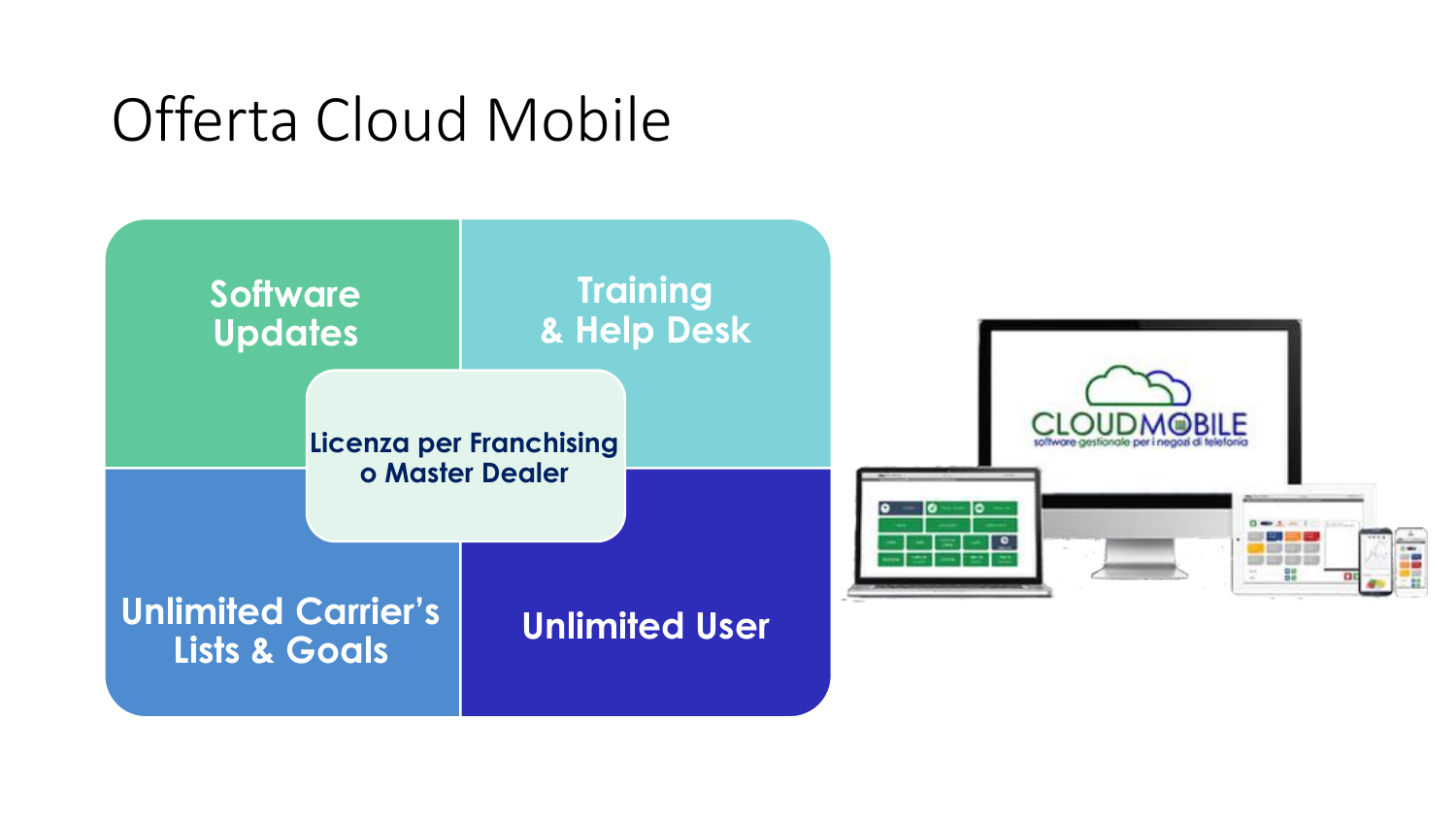## Press & Testimonials

### - 36

Cloud Mobile, la soluzione per i negozi di successo



with speedway flood Motor  $A =$ sumply plants to be a rest despites Academy of which a region<br>form of which is formed of Abdes, in Amps made posterio con-<br>Andere in meganistic del regno, il como economico pioten. In rendereingover SI topick, senality a vehicles Tage<br>where it points a good multi to hitle A case of averagements cloth attractions if compense gasp a crist six, anche del Electricity: summarie Gli astrati alla vendia, all'averso l'è-<br>Artigola PCE da Pr de Mills, present

### La social Groca

Show allowing containing are con-<br>both interactional Motor is continued.<br>prime suffered at passes can construct tendapon rain las liki. Laba la attuala da beros, dala scretta ala casa. Fara:<br>peano dala unalia fautamento che cambiomeral dei vieri operatori. Con la general in cancella, il controllo più codeo bundage sted not cli på blegen d blue sensibili, Talanca dei componei, le investory a instructor stand with all ability processes divergently, Taggerman in<br>complete in MF gentle she should delute contracts in sponsor position habit dealers a lalightly doll; and Limite that conster sen preanat e netenit agrenata.<br>Ign nosa setticanose. A diferens ti since approvals can be allocks del pressure ONTH & PERFECTIVE or postments moderning. Object Motors gain like an information calls affered Closed Middle 4 shorts will per 1 shorts che del attori, riducando la presi parti widta da per chi te gotine half-region Adhieve ogé takte på korre andre are sperasture di-

#### **EDDATES CLOSE CONTINUES FOR THE OCCUPAN**

the completes product day and the products for services your company one antiques Hoad Malia Medulate tragerymants / projet closed. Hoad account 15 paintings Source: and the state material and interesting personal collects in the set of propriated states of change crafts and contact range range divide press allows around **AFRICANT** 

#### **TUTTA GOVERNAN**

reads full between a that of Chuck Matrix, Indige aggives - In contrast contrast a compression further contrast should be contrast to the party application. The generation age weren't chasened and assumes to sign accounts. I selected the service of growths also investing procedures to grant of contributions slight and contract the miles kan activities

Il software perfetto per i negozi di telefonia, scelto già da ottro millo **DUNN VIOLOGIES** mono e multibrand.

**SCENARI** 

### Perché scegliere Cloud Mobile Factors insides, shippidde anche su tablet a analyshore.<br>They built a reprint the genture since agreed Get canvis its given preunut.<br>In best alle blinn it incentivation. Possibiles in collegamente al impierizioni of cases, cal (continui parlam)<br>e personalegian<br>Encourante bestuo bushe line. **Committed mass encoment** di magazine emportante os consistente instituciones Reportation in derivate make bushing gradu's permanalization.<br>Suadanciante, parina cana a continu d-cate road accepted anche an' walco curricato ballas Scyrita, rendersy of dates. Research suice pe picket di solo. **Backup develop constraintent** Hidrocene i Cotine Bot III.<br>Actionales (Athens) PD dealership and homerus + regiperer bicties gerantis

A chi è dedicato **Cloud Mobile** 

### A MIGHTS OF FAXATIONS

tue nur à per utens mais punts va

(Op. Gundens Vadison radio party than)

monik pri juice vents. Acquisi or .<br>secon + legate Sculpects at 1979.<br>traficers d'esecund propos sons

canal deb stores at regare.

C passible controllant on log 4 response COMO INFORMAZIONE A DI BUSINESS dispositive, attraverse is used forces of continental and forest and the trade of the to accept a transition request, relate for pode or benezinted un determinists (Sweri buint credits i checke silvine in didasce<br>reporte via vivadra si turicarvi gle pre-<br>vilale periodisci di Devel Mekle quarte alle mann som sigt student in Angel 676 a lamont coupler's writte atknows

port each

she almost

Good Book









**IS& 24 ORE | Professioni Imprese X** RF come haralor Le miglion applicazioni per il tuo businessi aoud Cerca tra i prodot APPLICAZIONI \* FORMAZIONE GUIDA AL CLOUD HOME.

### Home > Coud Mobile



**RODED**